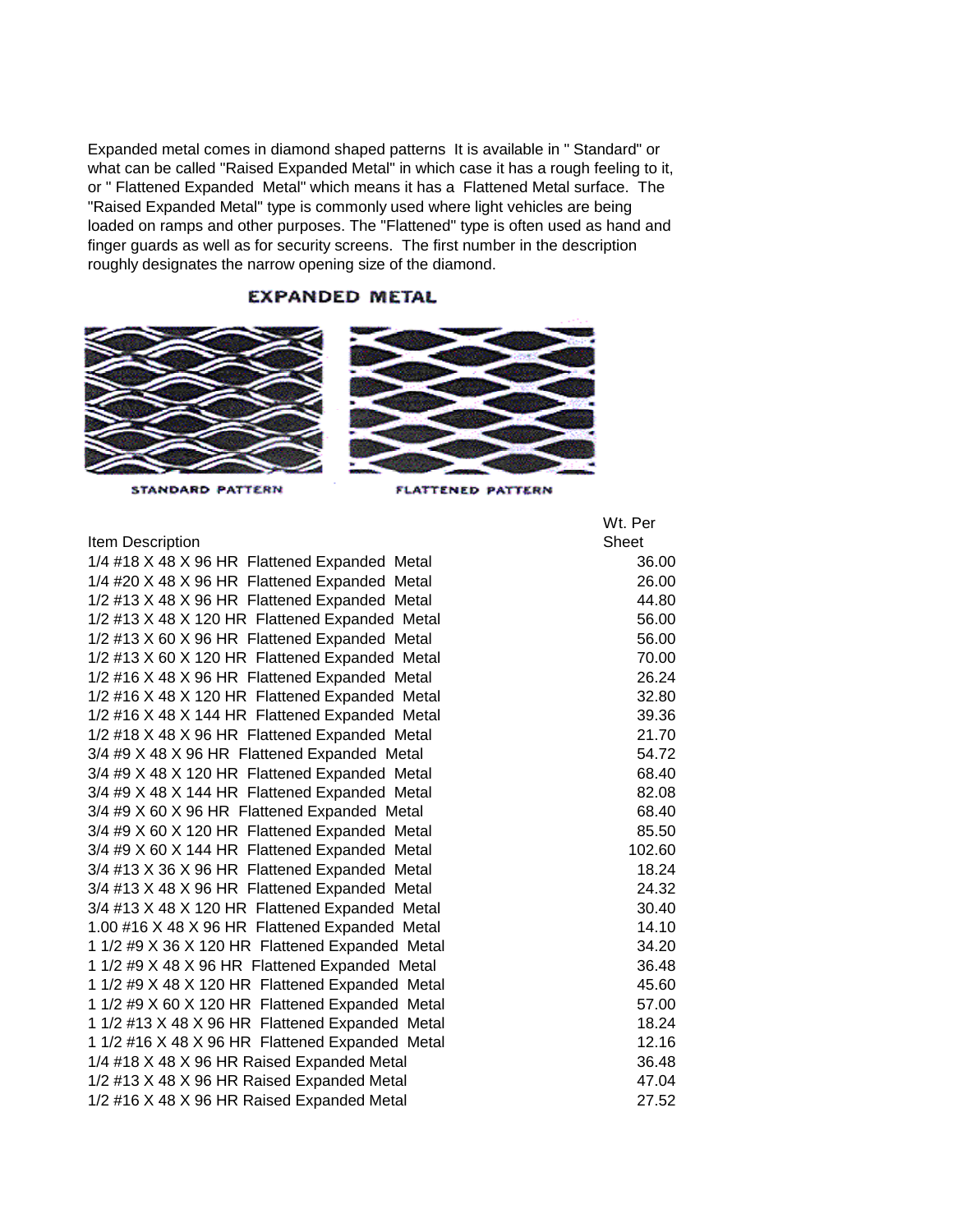| 3/4 #9 X 48 X 96 HR Raised Expanded Metal    | 57.60 |
|----------------------------------------------|-------|
| 3/4 #9 X 48 X 120 HR Raised Expanded Metal   | 72.00 |
| 3/4 #9 X 60 X 120 HR Raised Expanded Metal   | 90.00 |
| 1 1/2 #9 X 36 X 120 HR Raised Expanded Metal | 36.00 |
| 1 1/2 #9 X 48 X 96 HR Raised Expanded Metal  | 38.40 |
| 1 1/2 #9 X 48 X 120 HR Raised Expanded Metal | 48.00 |
| 1 1/2 #16 X 48 X 96 HR Raised Expanded Metal | 12.80 |

Grating is a heavier duty "Raised" expanded metal. It has much larger hole openings and is sold by the Pound Per Sq. Ft. designation. 3 lb. grating has a hole opening size of 1.25" by 5.33" as an example. It is commonly used for catwalk and drainage.

| 3.00# X 48 X 96 HR GRATING  | 96.00  |
|-----------------------------|--------|
| 3.00# X 48 X 120 HR GRATING | 120.00 |
| 3.00# X 60 X 120 HR GRATING | 149.99 |
| 3.00# X 72 X 120 HR GRATING | 179.99 |
| 3.14# X 48 X 120 HR GRATING | 125.60 |
| 4.00# X 48 X 96 HR GRATING  | 127.99 |
| 4.00# X 48 X 120 HR GRATING | 160.00 |
| 4.27# X 48 X 96 HR GRATING  | 136.63 |
| 4.27# X 48 X 120 HR GRATING | 170.79 |
| 5.00# X 48 X 96 HR GRATING  | 160.00 |
| 5.00# X 60 X 120 HR GRATING | 250.00 |
| 7.00# X 48 X 96 HR GRATING  | 224.01 |
| 7.00# X 48 X 120 HR GRATING | 280.03 |
|                             |        |

## PERFORATED METAL

Perforated Metal has a great many applications such as trim, covers, belt and machine guards, ventilators, screens, grilles, and the like. Precision manufactured with clean walled perforations, free from burrs. Perforated Metal gives you safety, durability, sanitation, rigidity, and strength. Can be sheared, formed, framed, welded and finished with paint, enamel, lacquer, plating, or otherwise.

Available in a great variety of perforation patterns, types and gauges of metals, and sizes of sheet and coil. Check with us for your specific needs.



THESE ARE BUT SIX OF THE MANY PATTERNS